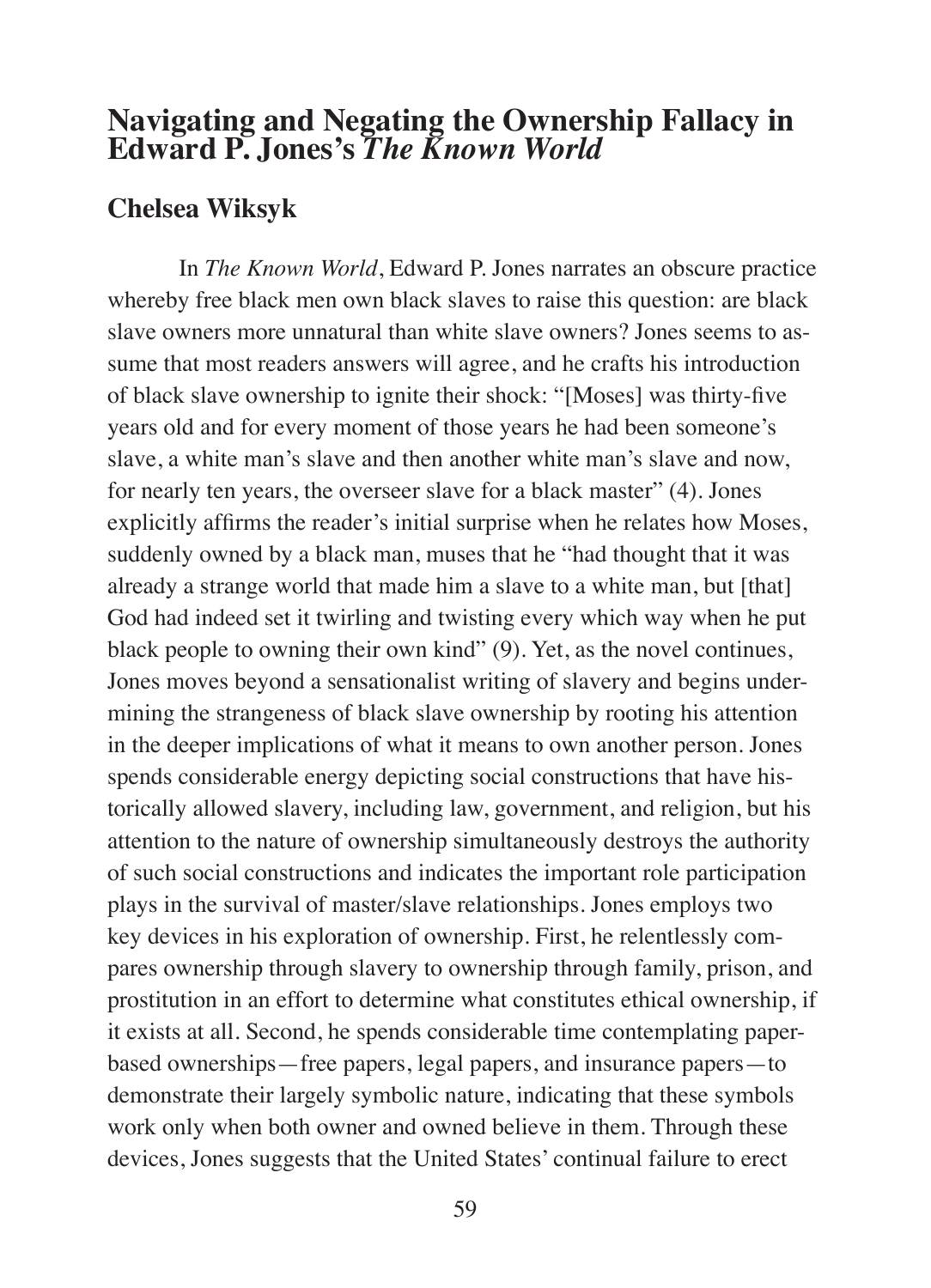ethical social constructions might derive from its adherence to highly specific learned lessons: killing white men is wrong; raping white women is wrong. According to Jones, what nineteenth-century America lacks is the insight and courage to look beyond such lessons to the ethical principles that lie at their heart.

 Jones prompts his readers to consider why black slave owners should be any different from white slave owners, and—although he suggests that there is ultimately no real difference—he shows that people create an ideological difference anyway based on their own illusions of likeness. Initially, the concept of black slave owners is shocking. It seems unbelievable that a black man would subscribe to enslaving his own people after experiencing slave life himself; in a modern society that vehemently condemns slavery, it seems inconceivable that a slave, once freed, would not strive to free the rest of his people. "People" becomes a key word. Even though slavery is outmoded due to principles of equality and autonomy, modern citizens continue to think of humanity in terms of likeness: blacks are a people, whites are a people, and Indians are a people.1 Jones deconstructs these perceptions and asks readers to view humanity as one people. The novel should shock not because blacks own blacks, but because humans own humans. Jones thus rebuilds the disgust toward slavery that has been diluted into sadness and regret as a result of a passive acceptance of American history.

 Jones strives to extend his readers' shock over black slave owners past attachments with likeness to the realization that upsetting racial balances does nothing to the institution of slavery, due to the permanence of what Katherine Bassard calls the "power line" (Bassard 2). Bassard's power line consists of a hierarchy based on economic power and property ownership rather than racial identity. She demonstrates that historically, black slave ownership was allowed because, rather than threatening the institution, it secured slavery's hold on society. That a free black slave owner like Henry Townsend should thrive economically in comparison to

1 Jones's terms.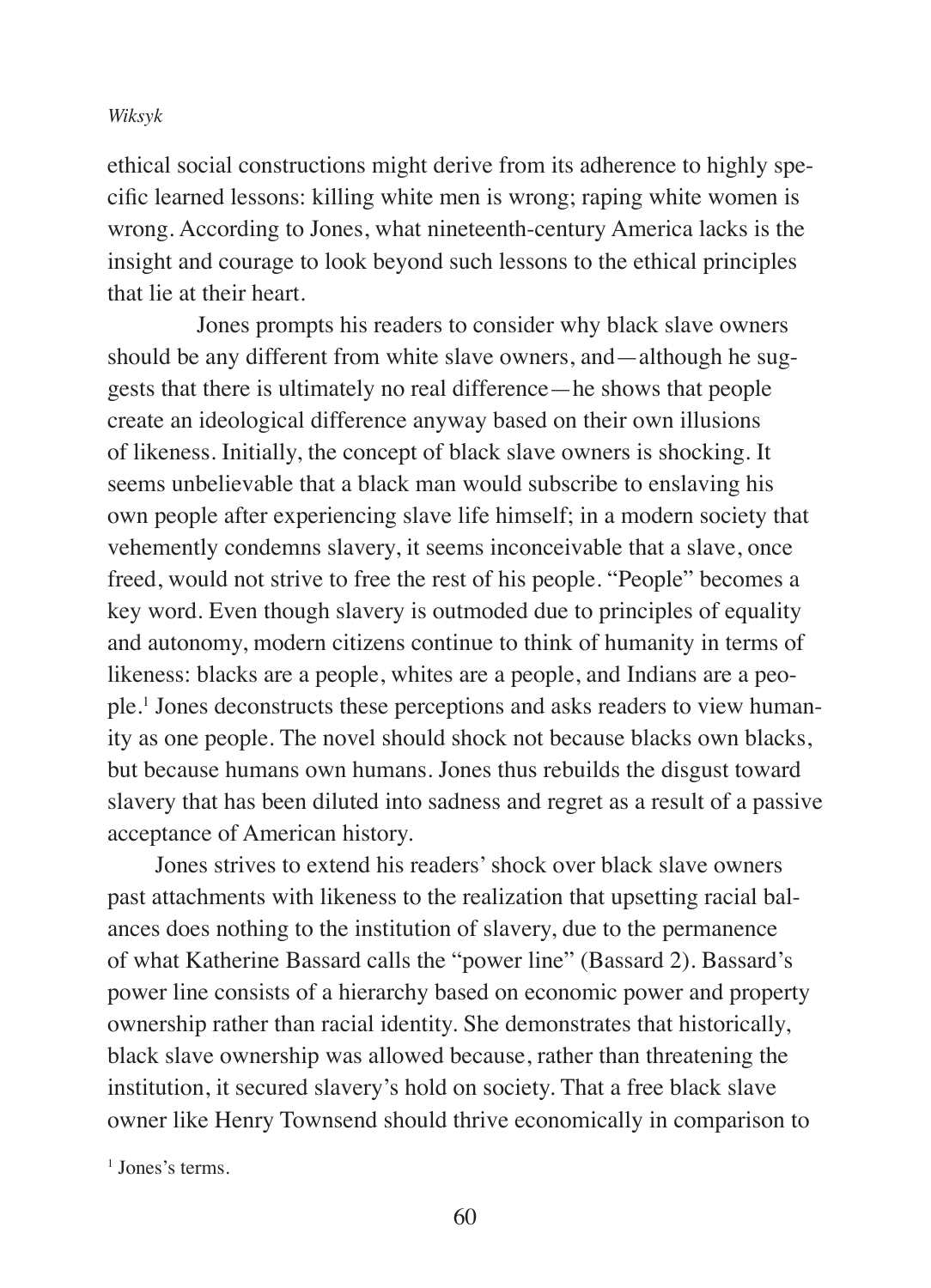his free black father who shuns slavery reinforces the system as economically valuable and therefore necessary to society. Whether one finds little difference between white and black slave owners (like Larry Koger), or finds black slave owners different due to their "commitment…to the preservation of their own freedom" rather than a "commitment… to slavery" (like James Roark), is unimportant; the motivation for slave owning does not matter as much as the continued reinforcement of slavery does (Koger 273).

This reference to motive is important because, throughout the novel, Jones astutely reveals the conflicted motives of each power-wielding character. John Skiffington refuses to own slaves despite upholding slavery in his position as deputy. Barnum, on the slave patrol, believes selling Augustus is morally reprehensible, but he allows it because he fears being called a "nigger kisser" (303). William Robbins owns slaves while "losing his mind" (21) for love of Philomena and the children he fathers by her. Henry owns slaves because Robbins insists upon its necessity, yet he initially treats Moses as a friend. Although these motivations seem varied, they are similar in their attention to loyalties. These characters remain uncomplicated in their support of slavery where slaves remain commensurate pieces of property distinguished only by names written in the ledger book. However, as soon as personal relationships develop, their commitments to slavery are blurred by love and compassion. Recalling that Barnum's neighbour insisted he was "saved… from bein a nigger only by the color of his skin" (42), Jones reveals how something more nebulous than skin colour created slavery. If white men had used some other signifier, such as poverty, to justify having white slaves, perhaps American slavery would not have been a racial problem.

 By including black slave owners as a central feature of the novel, Jones undermines the assumption that slavery was solely an act of racism; instead, he indicates that, although widespread, racism was not slavery's sole driving force. Furthermore, he avoids writing a standard novel about slavery where white men abused black men and he does so without in-

61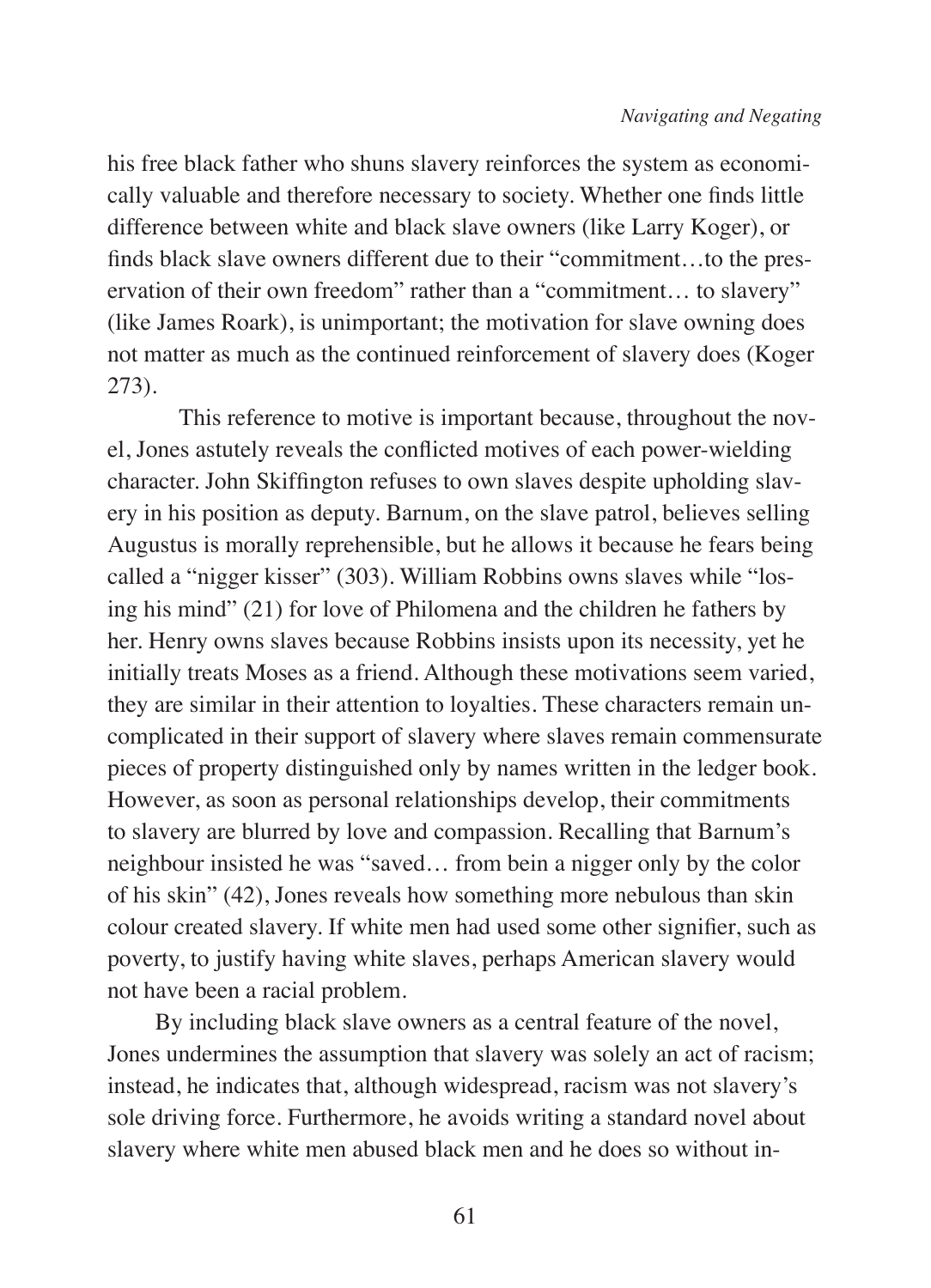validating the importance of these novels. Instead, deconstructing these common perceptions allows Jones to move past them, and in doing so he raises a serious question crucial to understanding slavery: while slavery consists of the ownership of people, is it truly possible to own a person? Using Augustus and Jebediah, Jones applies Hegel's master-slave dialectic to demonstrate that it is not possible to own another person and shows that any evidence to the contrary relies on the owned people's compliance with a system that claims to own them<sup>1</sup>. In order to explore the nature of human ownership, Jones includes a significant amount of discourse focused on the power relationships that exist in several institutions other than slavery—namely family relationships, criminal incarceration, and prostitution. Of these, family relationships and the owning of family members are his primary focus.

 Jones frequently relates family hierarchy to slave hierarchy, and through these comparisons he unearths a fundamental difference between their respective conceptions of ownership. In his book *Slavery and Social Death*, Orlando Patterson argues that a third party cannot "buy back [a] slave's freedom" because this merely passes the ownership to "the third party who now owns the slave" (210). Accordingly, Jones uses the language of ownership to describe families who have purchased freedom, and each of the free black men portrayed in the novel owns one or several of their own family members. Although Jones includes Patterson's "property transfer" in the characters' vernacular, his overarching narrative voice indicates that third parties cannot buy freedom for a deeper reason: the ownership of a person is fundamentally impossible. This contradiction between Jones' message and the characters' beliefs illustrates rampant misconceptions regarding ownership that thrived in nineteenth-century America. Jones demonstrates—through two parallel families, the Robbins and the Townsends—that ownership fallacies cause irreparable harm through power imbalances that exist in familial relationships. Power relationships

<sup>&</sup>lt;sup>1</sup> It is not the goal of this paper to provide an apologetic for the institution of slavery or to minimize the suffering of nineteenth-century slaves.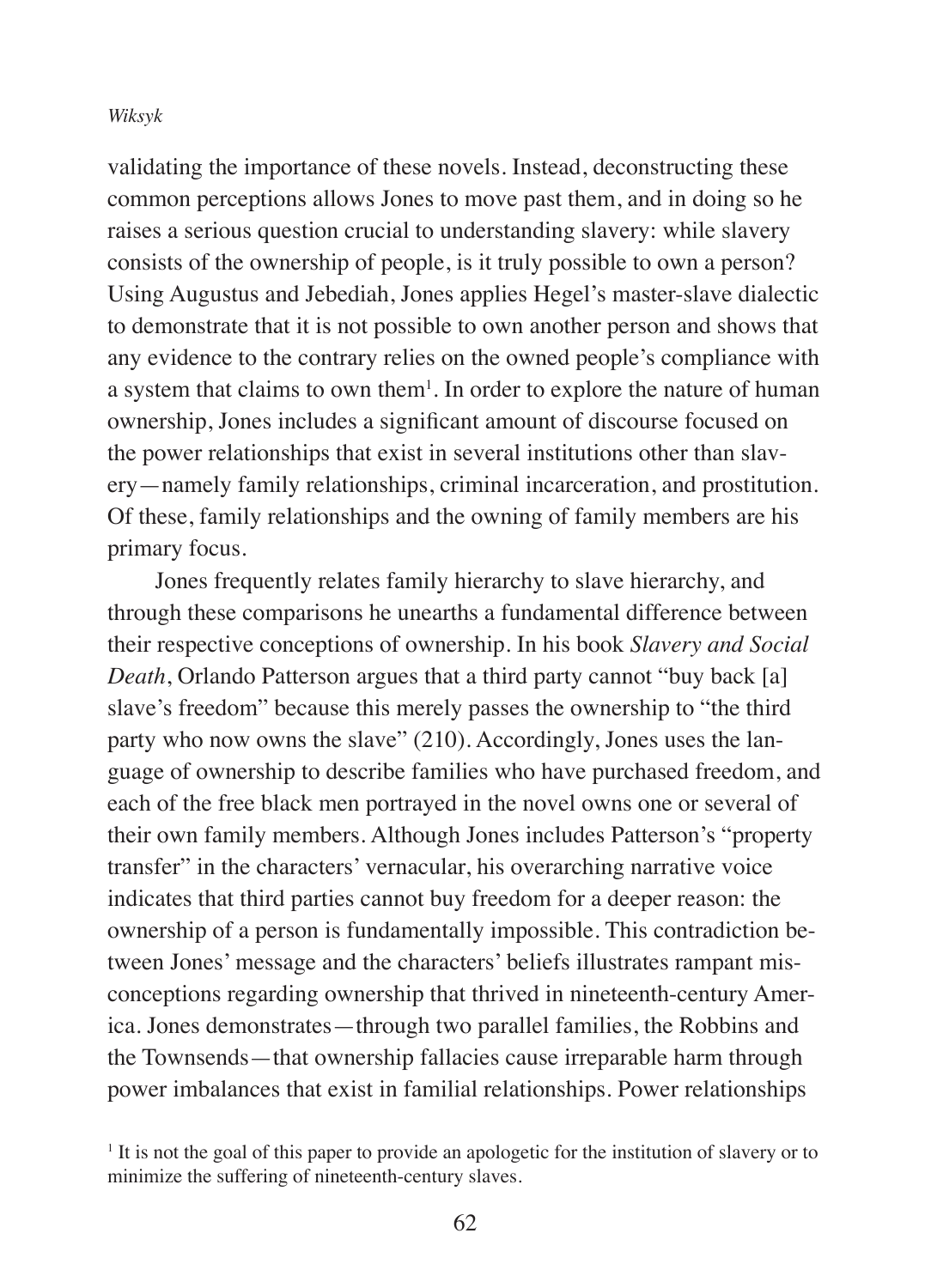built on compassion and respect thrive, while those built on ownership fail because they are unable to appropriately respect each person's autonomy.

 Both Mildred and Philomena's grandmothers exemplify characters whose familial relationships are built upon mutual respect. Despite being owned by their husband and daughter, respectively, their relationships continue unchanged because the foundations of their lives together are not based on that ownership. As a result, the language of ownership others use to describe them remains powerless. Augustus and Mildred were already married before he purchased her, so the three years of savings Augustus spent to buy her function as an act of love rather than an act of economics. His 'ownership' means nothing: it remains a matter of convenience, since, "when he bought her freedom… [Augustus] took advantage of the law to keep [a loved one] close by" (15). Similarly, for Philomena and her grandmother, the ownership "didn't mean anything between them" because the basis of their relationship far predated her purchase from Colfax and her daughter's relationship with Robbins (122). Thus, although such power relationships that exist within families might resemble ownership, they are not ownership-based at all, because any authority one member holds over the other stems from mutual respect. Nevertheless, Bassard argues, and rightly so, that Augustus's purchases of his family members function only to "reinforce the system of slavery by strengthening the line of economic power and property" (Bassard 8). Although this act casts a shadow over Augustus's standing at the moral center of the novel, his purchases still illustrate important principles about ownership within hierarchical institutions other than slavery.

In contrast to these benign power-based relationships, Jones develops other familial ties that lack mutual respect because their bonds were based upon false notions of ownership; Robbins's ties to Philomena and their children are a primary example, and the differences between Robbins's powers as father versus his powers as lover are particularly illuminating. Although Robbins loves Philomena, he buys her from Colfax without her consent. Philomena complies with this arrangement because Robbins improves her lifestyle by buying her a house and maid to replace

63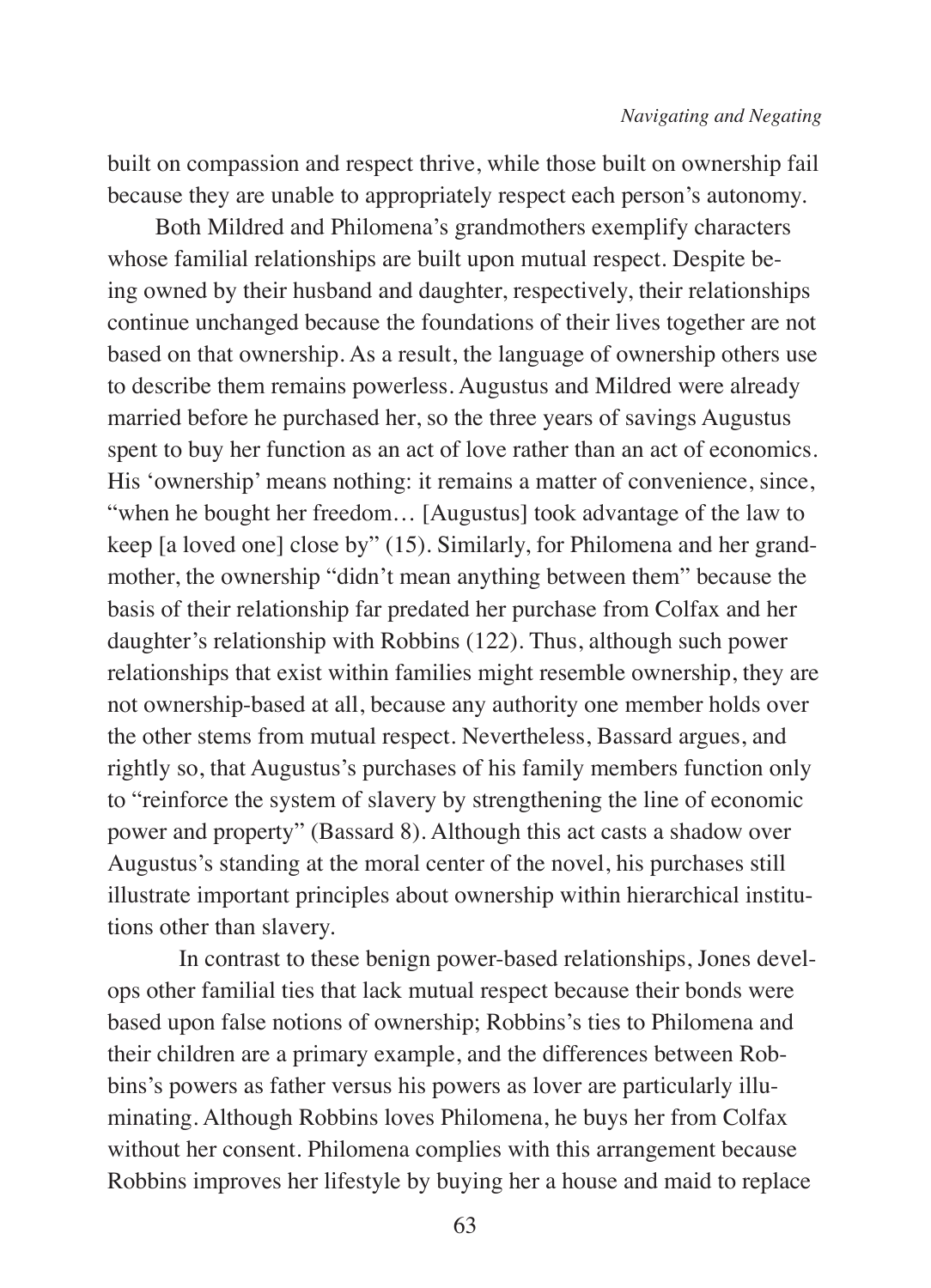her life working on the plantation. Furthermore, Philomena's Richmond fantasy stokes her willingness to perpetuate a loving relationship with Robbins: Richmond enchants her because she believes that even as a slave she could be rich and have slaves of her own and that her own slaves could have slaves, and so on. Thus the exchange underlying their relationship is material: Robbins buys Philomena, and Philomena owns a house. Since Robbins initiated their relationship with a purchase, and since Philomena participates in it by fulfilling her ownership fantasies, their relationship remains tenuous because it was founded on inequality. Philomena still feels owned, and so, after the novelty of sharing property with Robbins has dissipated, she attempts to leave. The lack of respectful principles between them results in outbursts of physical violence. In the Richmond hotel, punching and yelling are used in vain attempts to assert and create both acceptance and respect. In contrast, the Robbins' relationship with their children is more deeply grounded in mutual love and respect, as evidenced by Louis' fervent excitement on visiting days and their loving nicknames, "horsey" and "princely prince" (23). Yet, at age eight, Louis was still listed in the census as Robbins's property, and Robbins's problem with Philomena diffuses to affect Louis as well. The overarching structure of false ownership remains intact. Fittingly, Dora and Louis then begin calling him "Mr. William" rather than "father." In this light, the nicknames and games Louis and Robbins play together become symbolically meaningful. Louis, the prince, mounts Robbins, "horsey Mr. Williams," mirroring in role and name Robbins's relationship with his horse Sir Guilderham. Unconsciously aware of the strange nature of their relationship, their play enacts a reversal of ownership, granting Louis the dominance over Robbins he might not otherwise have held. Despite this power-reversal, their play also indicates the immense reliance Louis places on Robbins to keep him safe, just as Robbins relies on Sir Guilderham to guide him home safely during his storms.

 Jones compounds the ownership fallacy he introduced through examples of familial ownership by reconfiguring the issue through two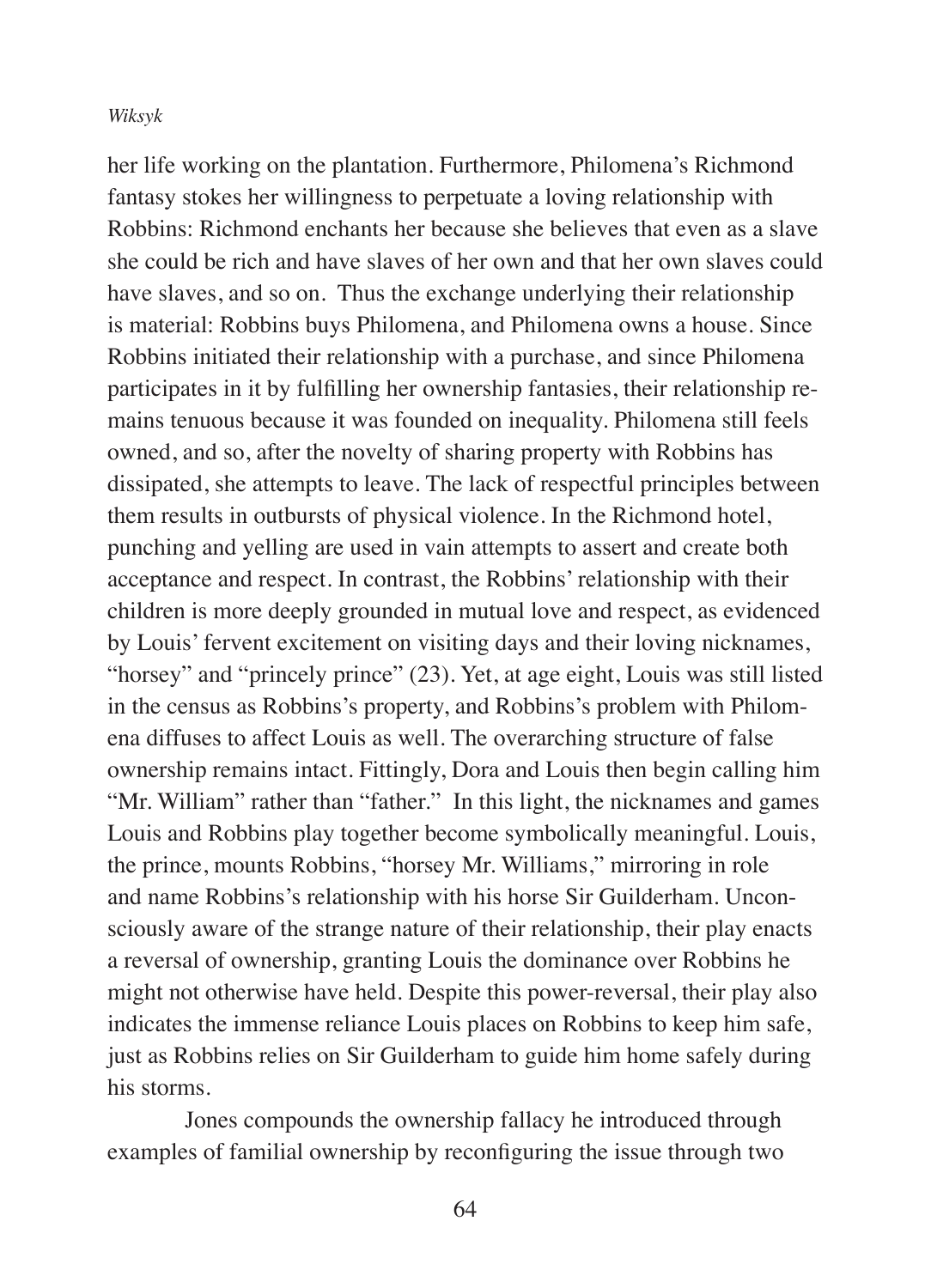other institutions, the jail and the brothel, and to startlingly different effect, though both Saskia's brothel story and Broussard's jail story add to Jones's discussion of human ownership by implicating a fundamental difference between the body and the self (222). Before Saskia's husband, Thorbecke, sold her into prostitution, she had worked as a maid, prompting the reader to consider the difference between a maid and a prostitute. Paid housework and prostitution both rent the use of one's body. On a fundamental, philosophical level then, completely voluntary prostitution poses no ethical problem so long as the woman is not volitionally compromised (Davidson 84–6).<sup>2</sup> Note that Jones points out Saskia "did not make much as a maid" (222). Saskia's prostitution fails ethically because she does not willfully choose prostitution: her husband does, driven by a greed for wealth. Jones depicts both the slave and the prostitute as involuntary workers. Interestingly, only slavery claims ownership in his narrative, and only slaves believe they can be owned. When Carlyle buys sex from Saskia, he falls madly in love with her, forgetting that he has bought only her body, not her person or her love. But Saskia never forgets, because, despite her forced employment and despite the entrapment of her body, she retains her sense of self.

Broussard's imprisonment is similarly depicted, and Jones introduces the jail as an archetype for the restraint of a body without an ownership fallacy. In practice, slavery and jailing seem alike because both involve an involuntary confinement of the body. Yet Skiffington claims no ownership over his prisoner Broussard. Unlike slavery, criminal incarceration is based on a societal acknowledgement of each person's equal rights, where one person's infringement on another's receives just punishment, such as Broussard's murder of his partner. During his imprisonment, Broussard maintains complete ownership over himself, his thoughts, and

<sup>2</sup> Note that Jones does not enter into a dialogue about the ethics and social morals of prostitution; rather, he identifies a fundamental logical difference between slavery and prostitution in order to make his argument about human ownership more clear. Jones strongly condemns human ownership, while his portrayal of Saskia embraces some of the difficult ambiguities that accompany serious discussions of prostitution in literature.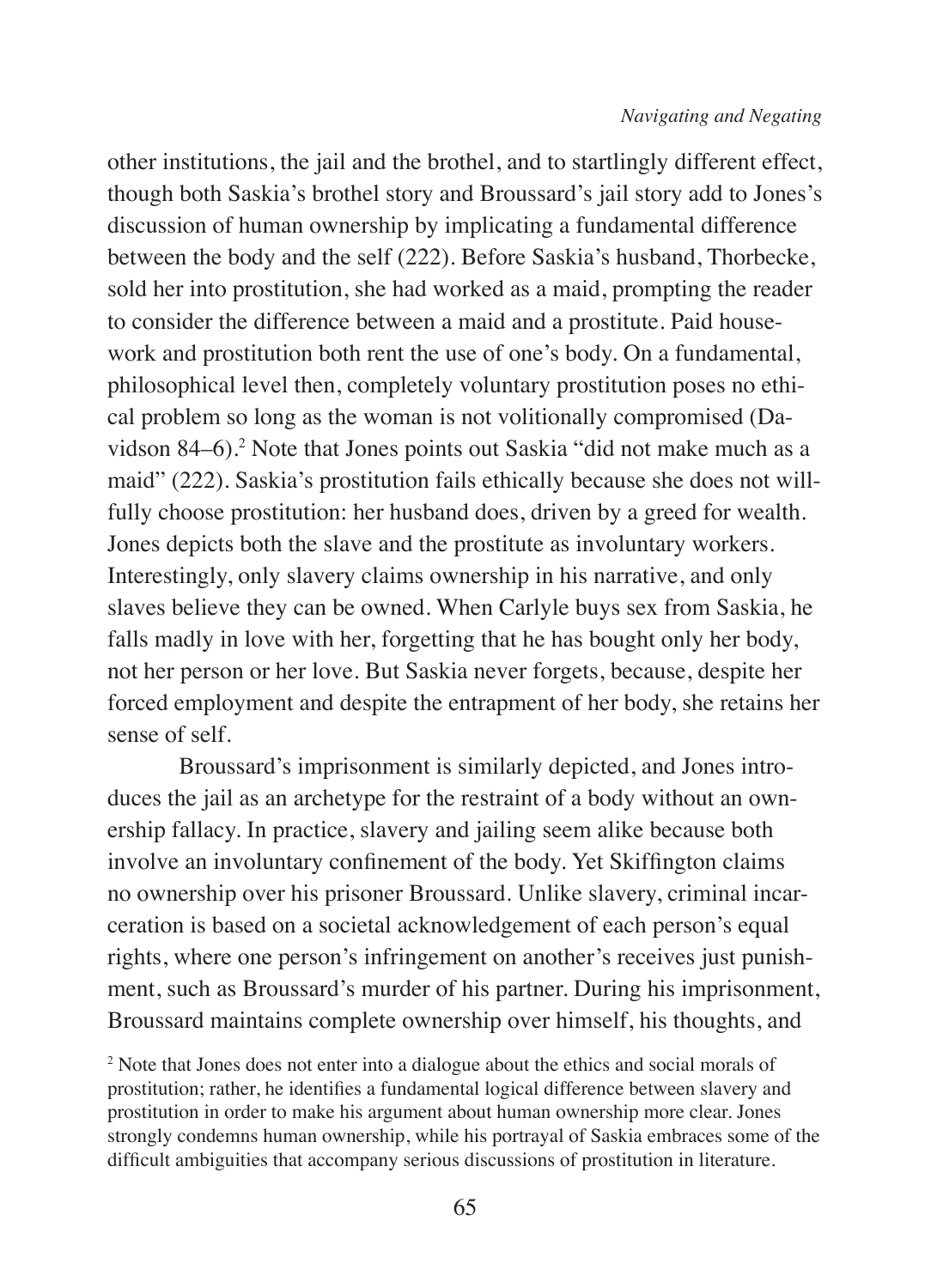his property. While in prison, Broussard even sells Moses and Bessie to Robbins for a profit. He has simply lost mobility. Jones indicates that a person's confinement must be based on a system that acknowledges individual autonomy and must not invalidate that person's claims of owner $ship<sup>3</sup>$ .

Despite Jones's presentation of the ownership fallacy, one character evades classification in the terms outlined so far: Henry Townsend. Henry's apparent contradiction of these terms allows Jones to depict how an individual's will interacts with social environment and how differing social environments interact with one another. Although Jones carefully illustrates that relationships built on respect and love trump those built on ownership, Henry idolizes Robbins and neglects his own father. At first, this preference seems to contradict Jones's association of Augustus with love and Robbins with ownership. Yet the details of Henry's boyhood complicate this distinction. When Henry is nine years old, his father buys his mother and takes her away. Henry has not lived with his father in four years. While Augustus tells Henry he will go home with him soon, Henry envisions "the cabin with him and his mother and Rita that home represented [and] could no longer remember when his father was a part of that home" (16). Thus for Henry, Augustus comes to represent ownership. Since he cannot remember Augustus representing home, his purchase of Mildred appears to uproot developed respectful relationships in favor of new bonds dictated by cash and free-papers. Furthermore, while Augustus mediates this radical change, Robbins slowly enters the scene, coming closer to Henry than he "had been in a very long time" (16). Raised "high on his horse, a mountain separating the boy from the fullness of the sun" (17), Robbins dictates the unfolding scene with all the power and majesty that Henry wants to possess by giving instructions to the slaves and telling Henry not to cry. Then, as Robbins retreats, Sir Guilderham's "black tail

<sup>&</sup>lt;sup>3</sup> Unfortunately for Broussard, Jones indicates that his court proceedings may have been unjust, but since these issues do not pertain to ideas of ownership they will not be discussed here.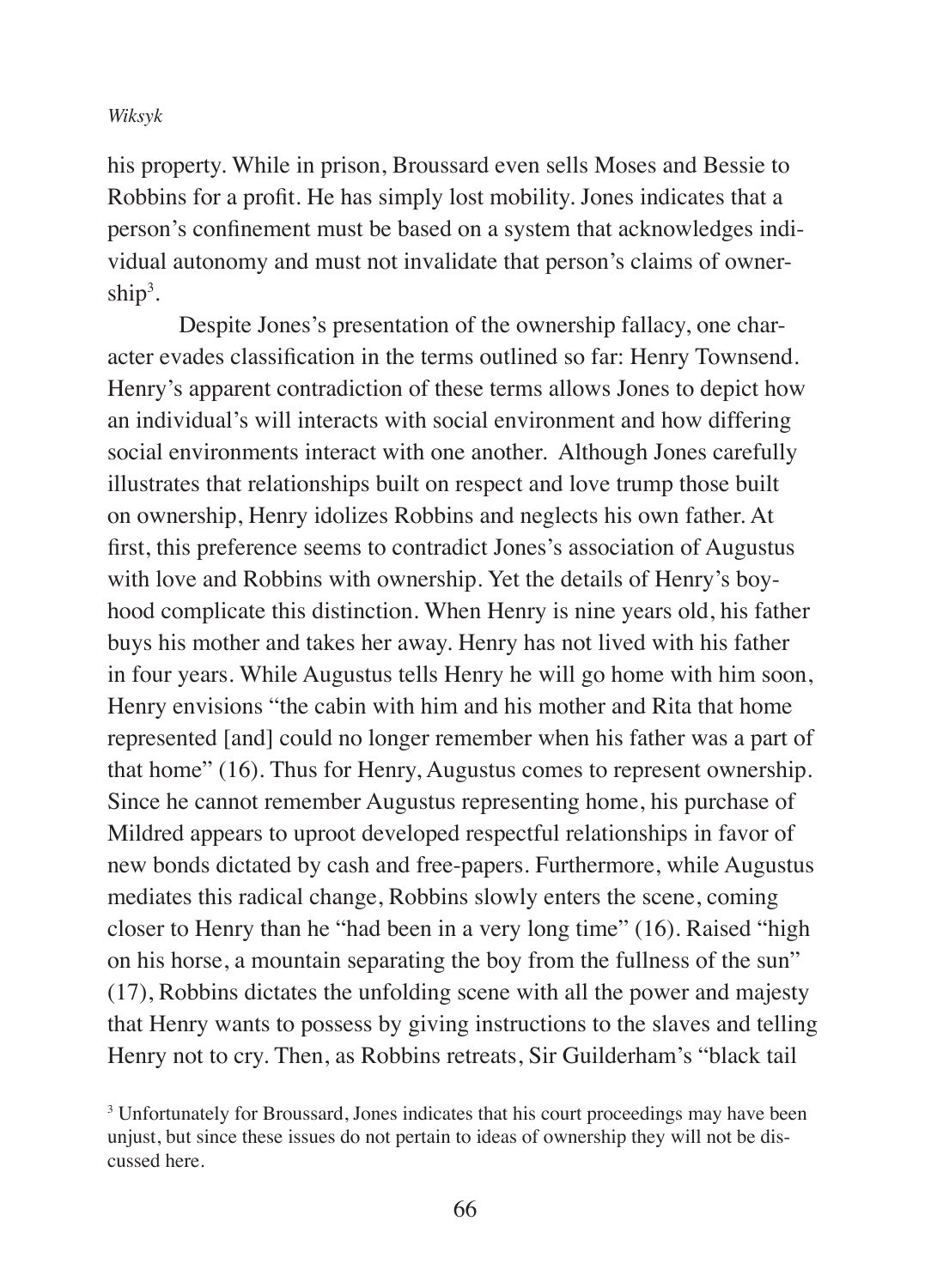[flips] first one pretty way and then another, as if [it] were separate and so had a life all its own" (17). This tail, vitally connected to Robbins, yet with a life of its own, powerfully symbolizes the relationship that will develop between the two men, and it is at this moment Henry stops crying. Henry identifies something in Robbins that grants him a sense of autonomy. As time passes, Jones reinforces the distinction between Henry's two father figures that this scene generates. Robbins grants Henry special status, making him groom's boy and excusing him from hard work by allowing him to comb Sir Guilderham's mane. Yet, Augustus bribes Henry with food to spend time with him. Furthermore, although Augustus holds stronger ethical principles than Robbins does, he nevertheless respects Robbins' apparent ownership of his son and refrains from chastising or teaching Henry because "he was not yet his property and so beyond his reach" (18). Augustus fails to assert his principles when dealing with his son. Although this choice may be out of fear that Robbins will not release Henry if Augustus misbehaves, he never explains this possibility to him, and so Henry never realizes the true nature of Augustus's love.

By depicting Henry as caught between the worlds of Augustus and Robbins, Jones is able to illustrate how the ownership fallacy thrived in nineteenth-century America by pointing to a lack of moral education. Henry remains suspended between the conflicting codes of his father and his master, men who both love Henry without ever fully respecting his autonomy. Robbins takes a vested interest in Henry's education, paying Fern Elston handsomely for lessons in reading and writing out of an interest in Henry's future welfare. His desire to help Henry stems from fears that the latter's "blackness" will harm him in a world that prizes white values and behaviors. His motivation is thus emotionally driven, as was Augustus's lack of assertion over his son's upbringing. Both of Henry's father figures neglect lessons of morals and virtue while including lessons that carry the unconscious message that Henry's identity cannot thrive in its natural state. This message leads to Henry's powerful ambitions to advance socially, purchase his own land and slaves, and follow in the footsteps of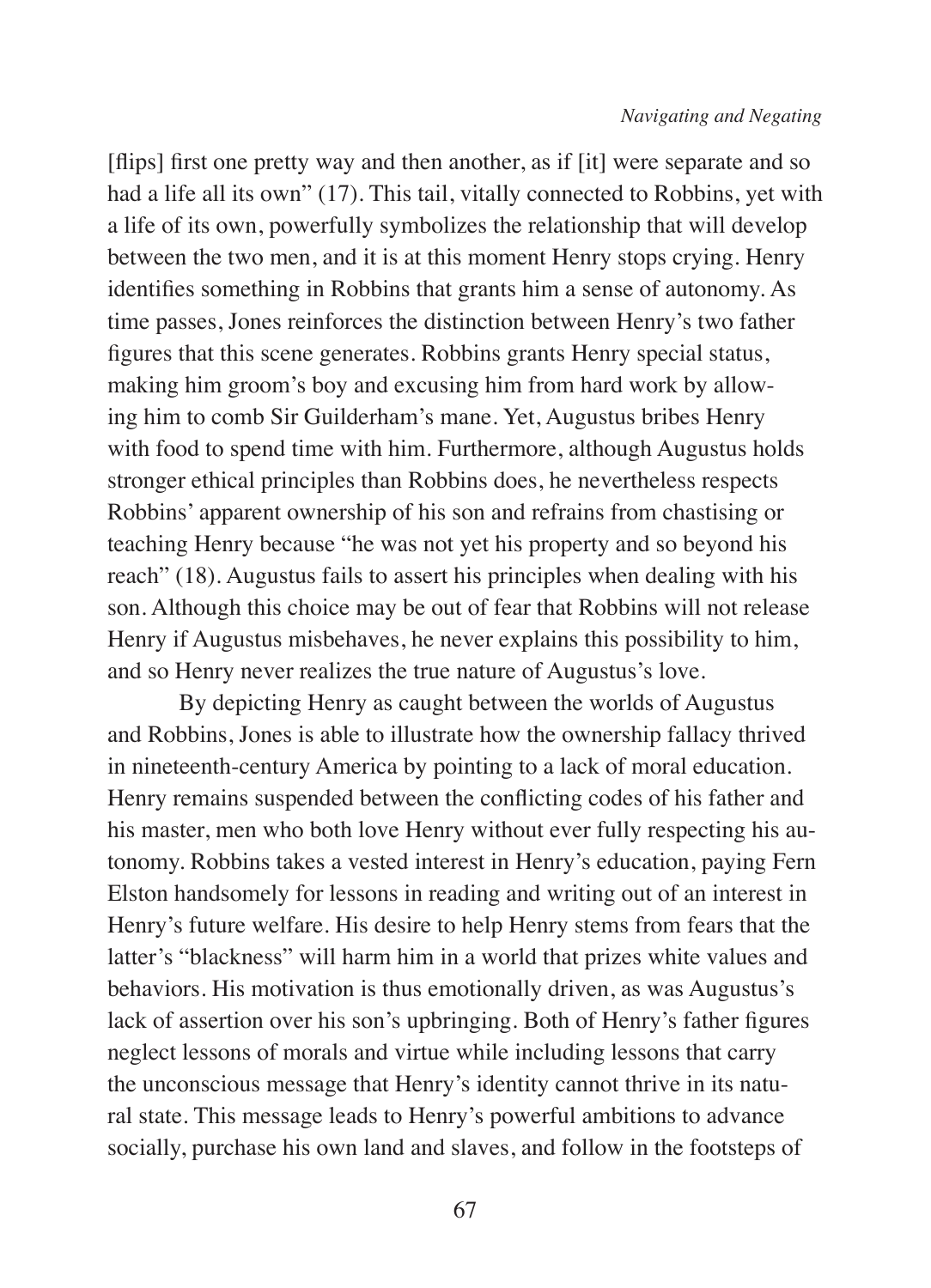the father figure who was most untouched by the fear these men embedded within him. Furthermore, since both men have indicated that human ownership is a valid threat, Robbins by owning men himself and Augustus by allowing Henry to be owned, Henry accepts that he is unable to change the world around him. Jones hints at this mindset of Henry's when he relates how attracted he was to *Paradise Lost*, identifying strongly with Satan's preference to "reign in Hell than serve in Heaven" (134). Henry recognizes that the institute of slavery constitutes some sort of Hell, but cannot envision a proper heaven or a way to reach it. These childhood influences lay the groundwork for later conflicts between Henry and his father. When Henry argues in response to his parents' outrage that "[n]obody never told [him] the wrong of [owning a man]" and Augustus cries, "Why should anybody haveta teach you the wrong, son" (137), it becomes clear that "the wrong" must be taught because there are simply too many false opinions and ideas that guide too many men—one small boy cannot be expected to sort them out all on his own. Jones reiterates this idea several times, such as when he describes Elizabeth, a white slave owner. After her husband dies, her slaves take over the farm and work her as their own slave. When rescued, "she did not remember that she was supposed to be the owner, and it was a long time before she could be taught that again" (11). Thus, although human ownership does not truly exist, Jones indicates that each person must be shown their own autonomy; otherwise, they are too easily deceived by abusive and illogical ideas that deny this basic right.

Through Henry, Jones indicates the power belief has in sustaining socially acceptable slavery, yet he enforces this idea materially as well by emphasizing the tremendous importance slaves and slave owners place on paper-based evidence of their ownership. Slave patrollers, slave owners, and freed men often treat free papers and other such indications of ownership as the highest authority on human property status: ledger books describing the ranks of the slaves are the official stories of individual plantations; Mann insists upon the bill of sale he has for Jebediah; Fern and Augustus wield their free papers like medals of honor; John Skiffing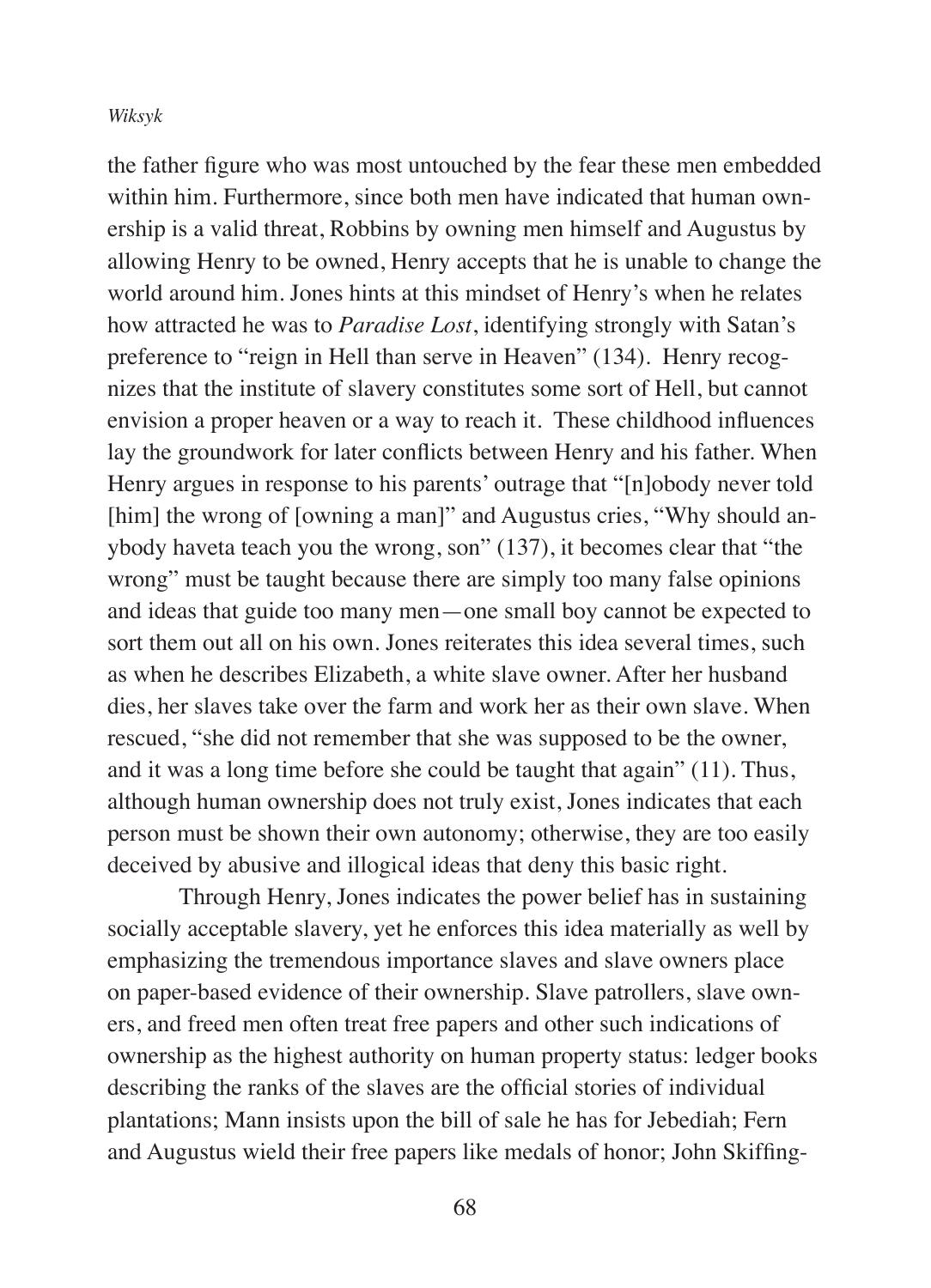ton labours over criminal reports and allows the written word to influence his opinion of particular crimes; and there is a pervasive insistence on the permanence of ink, such as when Counsel recalls being told the "ink will outlast [him]" (242). Jones suggests that, without these apparently arbitrary and finite documents, distinguishing between free and owned men becomes impossible because the ownership fallacy is given no credence.

Jones incorporates Caldonia's purchase of Atlas Slave Insurance as a way of signaling the logical error in asserting human ownership through paperwork. As Ray Topps carefully explains his insurance policy to Caldonia, he stresses that "there will be no protection at this time on the perishment [of] human property" (356). As long as the slave remains alive, however, Caldonia can reap monetary awards for anything from snakebites to limb loss. Although these guidelines are discussed in terms of Caldonia's "property," Jones hints that this label is a misnomer. Insurance policies on material properties consistently cover the complete destruction or "death" of that property. Jones's choice to elucidate the many ways a slave could die and then have Topps carefully refuse to insure each one points clearly at the difference between material property and a slave. Caldonia's financial gains from the insurance are not based on ownership of a piece of property, but on robbery of a person, and it is only possible to rob a person as long as he remains alive.

Accordingly, various characters repeatedly negate the value placed in these paper documents throughout the novel; even though Jones indicates the commonality of these symbols, he points to the tenuous influence they have on social conduct. Robbins accurately explains to Philomena that "paper meant nothing… it only had the power that he… would give it" (144). Jones indicates that unfortunately, papers which attempt to reinforce the ownership fallacy are allowed to thrive, while papers guaranteeing autonomy and freedom are treated as useless. For Robbins, the description of Rita with the "noticeable mole on left cheek" (17)—written in his ledger book and on the wanted posters he distributes—exists as an absolute claim to ownership over a specific property that he otherwise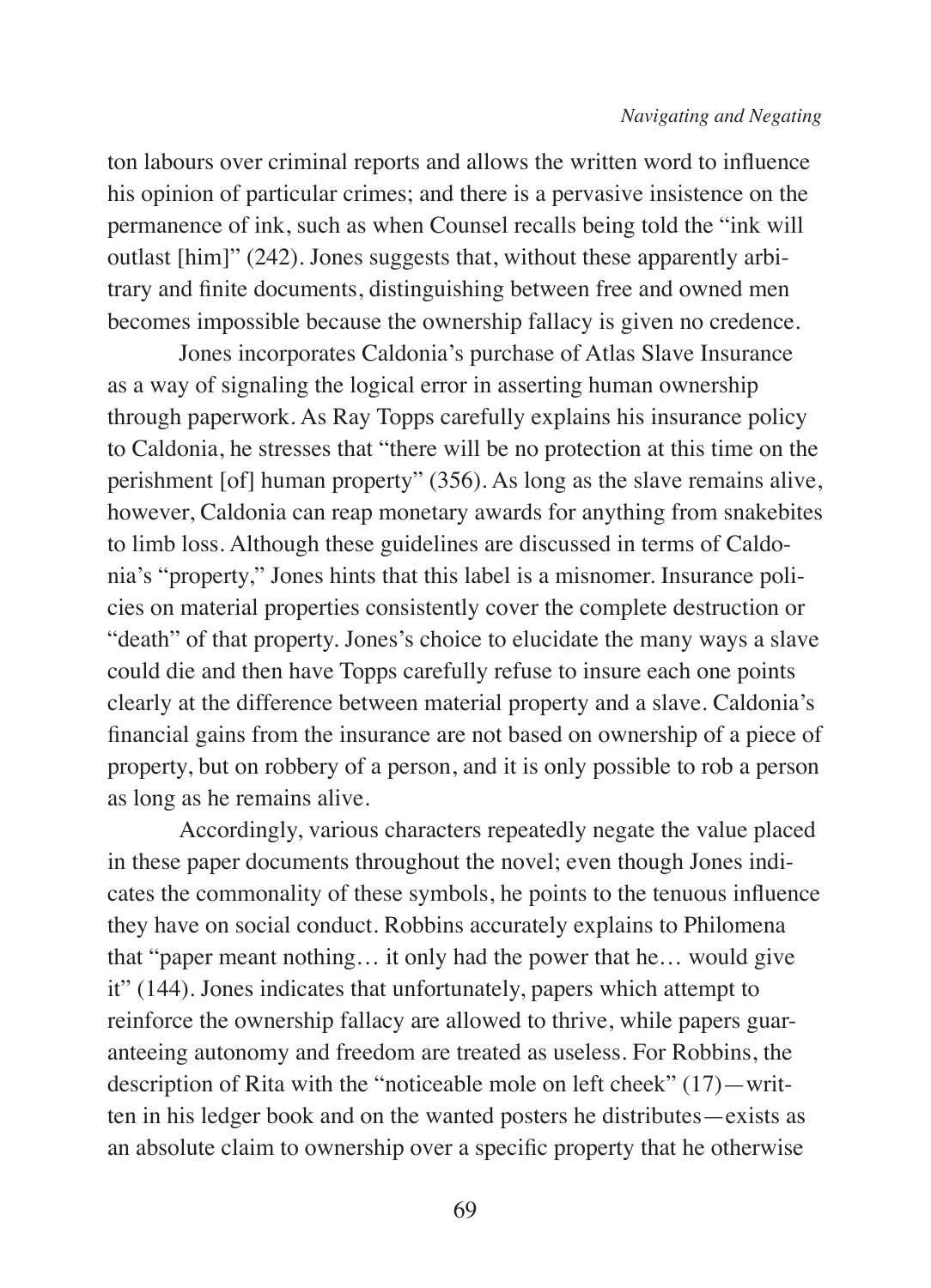cannot distinguish as his. On the other hand, Travis destroys any value papers possess when he eats them in front of Augustus. Previously, any slave patrollers who read the free papers let Augustus pass because they believed in the validity of the document. By his actions, Travis indicates that without this belief, the document's power dissipates. Travis refuses to recognize Augustus's autonomy, and the paper becomes garbage. Interestingly, as his later negotiations with Darcy over Augustus' selling price proceed, all objections to the sale are made with no reference to papers. Darcy lowers Augustus's price because buying a free man poses a risk to him. This risk remains even with the free papers chewed up, because the belief in Augustus's freedom exists independently of the paper, even though he is not freed. Similarly, Mildred comments that "them freedom papers [Henry carries] don't carry enough freedom" (113), not because Henry has the wrong type of paper, but because the necessity of this paper indicates how tenuous society's belief in his freedom is. No white men carry papers, because their freedom is undisputed, but a paper becomes necessary to create the belief in Henry's freedom that would otherwise not be granted.

 Having indicated that autonomy and ownership are concepts that rely on being taught and believed, Jones includes two characters who retain their sense of self-worth despite repeated attacks on their autonomy: Augustus and Jebediah. Through them, Jones illustrates how autonomy should reign over ownership in both morally sound and unsound people. Even though Jebediah is depicted as morally base and associated with prostitutes and gambling, Jones does question whether this is due to his own moral standards or due to his refusal to comply with a "demon state" (260). Nevertheless, Jones indicates that poor moral standing does not impede a sense of one's own autonomy. Jebediah has the strongest sense of his own freedom and the strongest disdain for the system that tries to deny it. Able to write, Jebediah consistently writes his own free papers whenever he finds himself owned again and never shows fear over being reclaimed as a slave. When Fern buys him, he remains on her property not because he feels owned, but because he wants his "damned \$500... every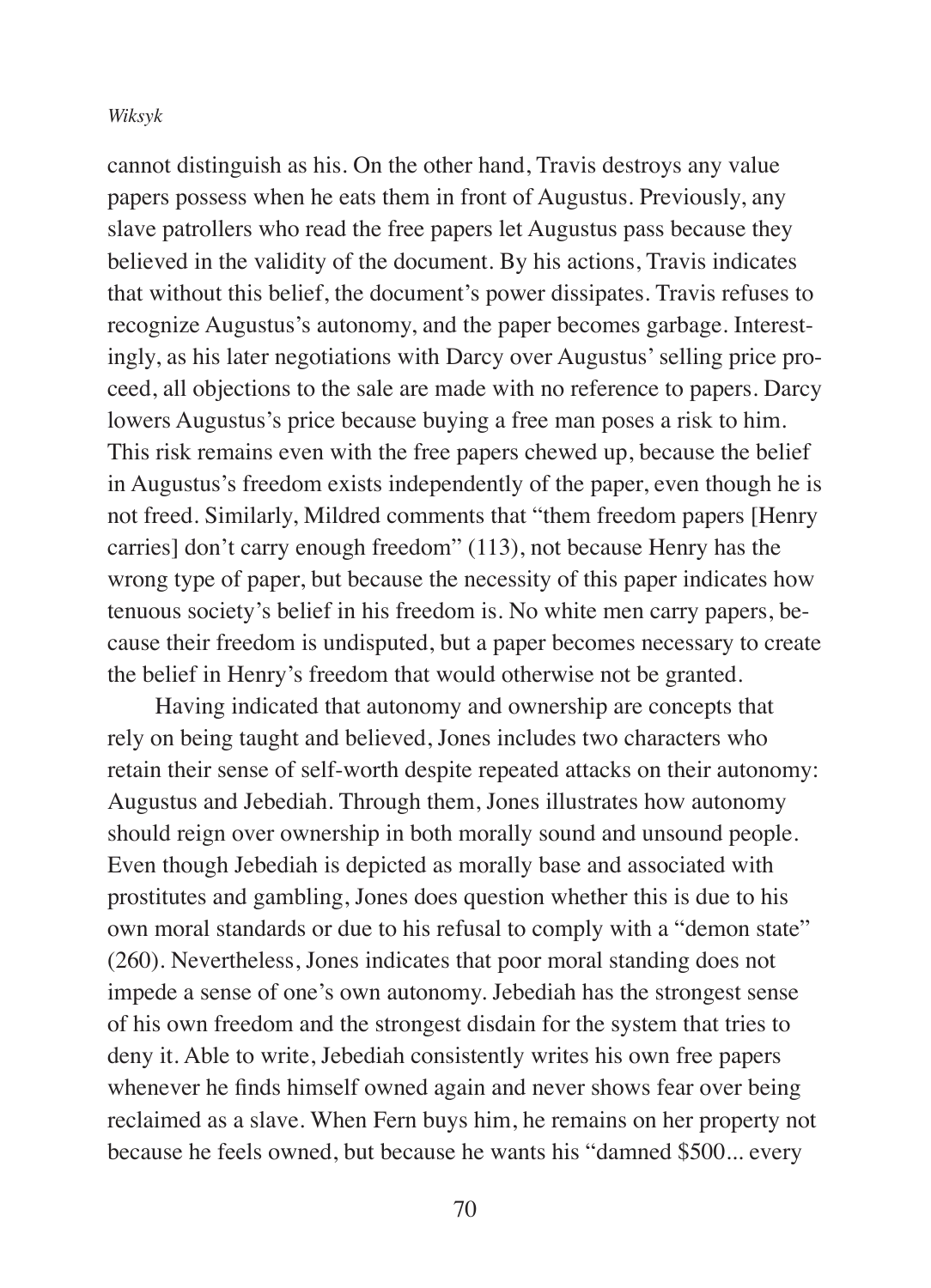penny" (256); Although Fern insists that "the law does not say" Jebediah is free, Jebediah insists that "Mann ain't knowed what he talkin bout. I am free" (256). Augustus acts similarly when sold to Darcy. Despite his body being confined again, Augustus retains his sense of mental freedom, a freedom he has learned to recognize after buying himself from Robbins and a freedom that perhaps his own father taught him when he was "chastised as a boy" (14). While being sold, he repeatedly declares his own freedom. Later, when Darcy tries to sell him again, Augustus actively foils Darcy's plans by pretending to be deaf and dumb. A particularly poignant recognition of Augustus's autonomy occurs in the exchange between him and Stennis. Stennis cannot see past his own enslavement, but says of Augustus's freedom that he "can see that [freedom] with [his] own two eyes" before walking back to Darcy (284). Augustus's sense of self-worth radiates through him such that it alters how others perceive him. The extent of Augustus's belief in his own freedom even reaches past verbal validation. Finding himself sold to a new master, Hillard, being called "their nigger" (345), and being ordered about like a slave; Augustus walks north toward a state that will recognize the freedom he feels, risking his life to assert that freedom. Hillard recognizes his will and, helpless against it, is driven to shoot Augustus in order to exert his ownership. However, having killed Augustus, Hillard only has his body. Augustus's spirit is already striding home to Mildred, a final reminder of the part of Augustus that could not be restrained.

Three hundred pages after being shocked by black slave ownership, readers find that Jones's novel illuminates one of the most fundamental enablers of slavery: the ownership fallacy. Jones deftly weaves the diverse psychological and social influences that drive his characters into a map of the fears and lessons that circumscribe their individual worlds. He identifies both relationships and moral education as primary influences in their subscription to these worlds, while still maintaining that individual belief acts as the final perpetrator of a person's reality. Ultimately, though, Jones places no blame. Instead, he illuminates what needs to change.